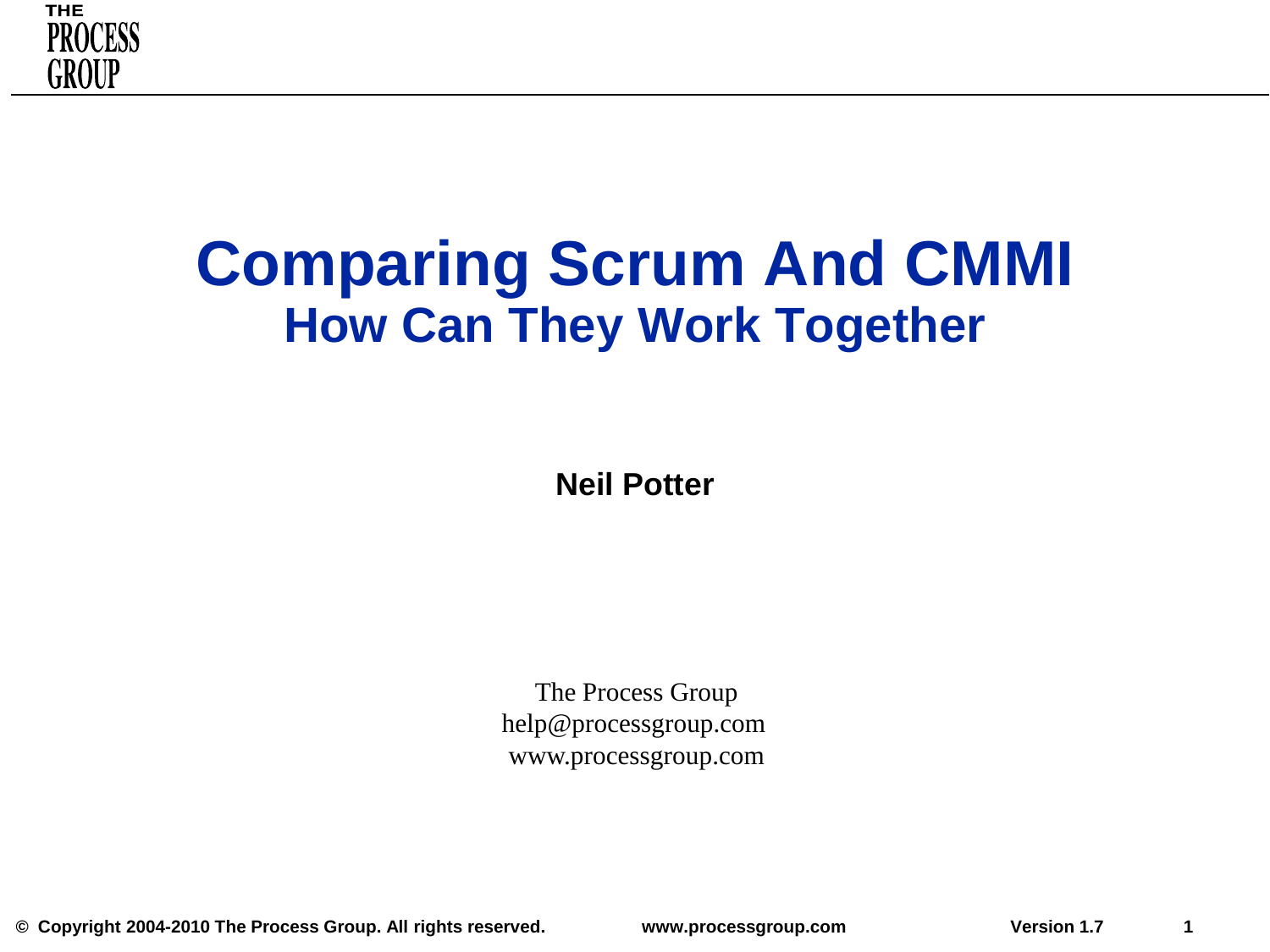

# **Agenda**

- **Definition of Scrum**
- **Agile Principles**
- **Definition of CMMI**
- **Similarities and Differences**
- **CMMI and Scrum Mapping**
- **How About Other Components of Level 2?**
- **How About Level 3?**
- **Summary**

Full comparison at: http://www.processgroup.com/pgpostmar09.pdf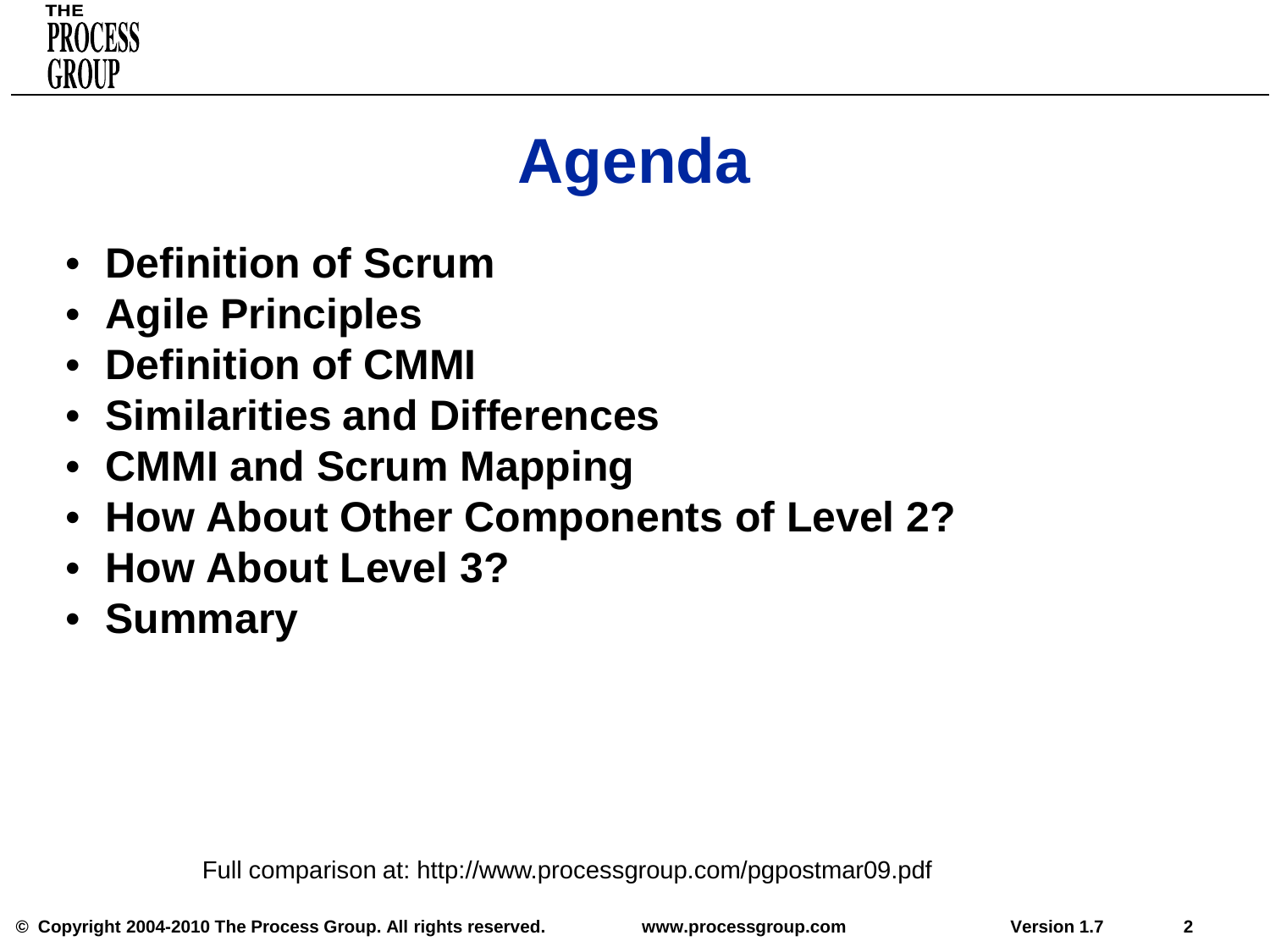

# **Definition of Scrum**

• **Scrum is a pre-defined development lifecycle based on Agile principles.** 

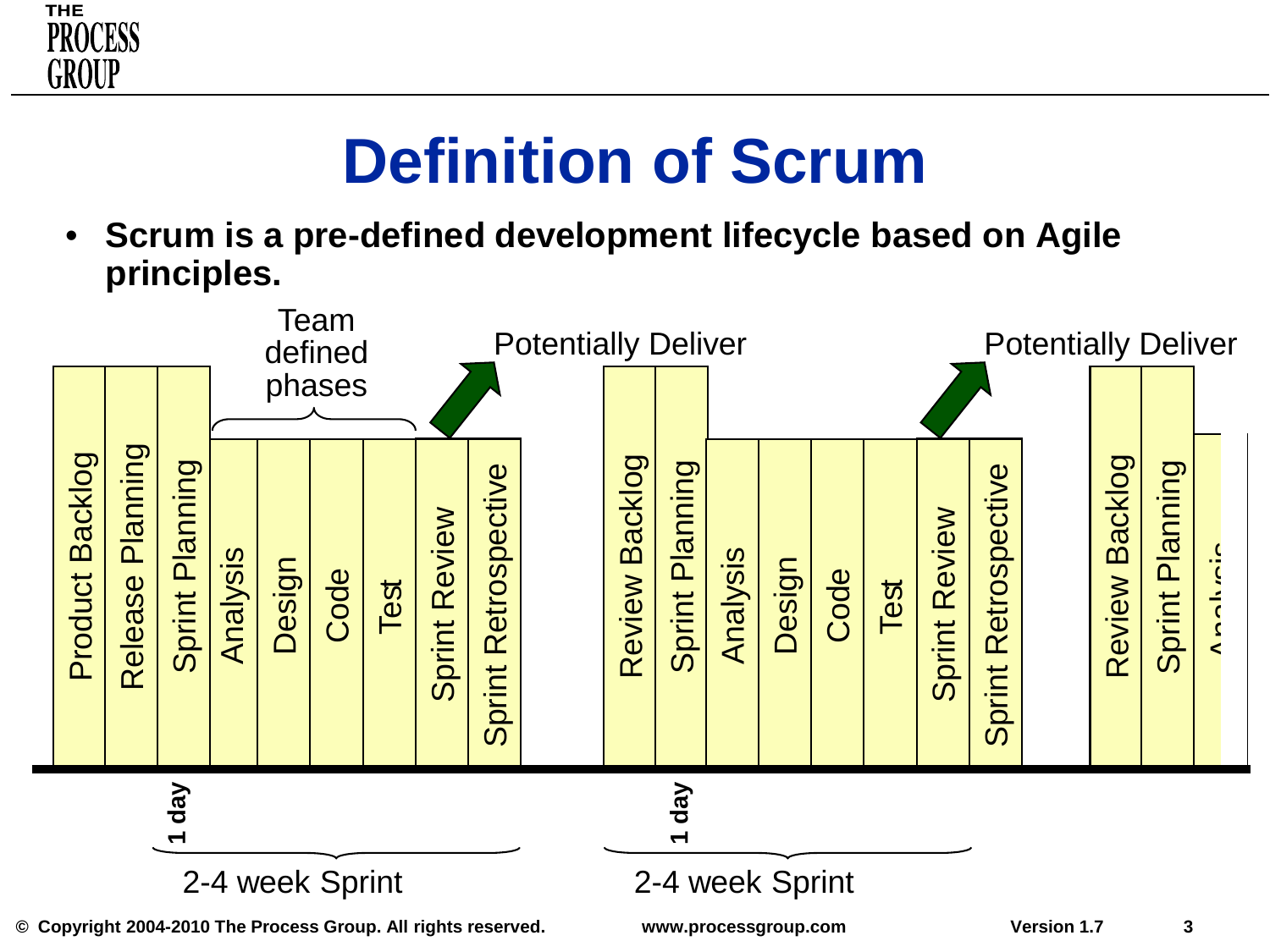

# **Agile Principles- <sup>1</sup>**



即

- **Our highest priority is to satisfy the customer through early and continuous delivery of valuable software.**
- **Welcome changing requirements, even late in development. Agile processes harness change for the customer's competitive advantage.**



• **Deliver working software frequently, from a couple of weeks to a couple of months, with a preference to the shorter timescale.**



• **Business people and developers must work together daily throughout the project.**



• **Build projects around motivated individuals. Give them the environment and support they need, and trust them to get the job done.**

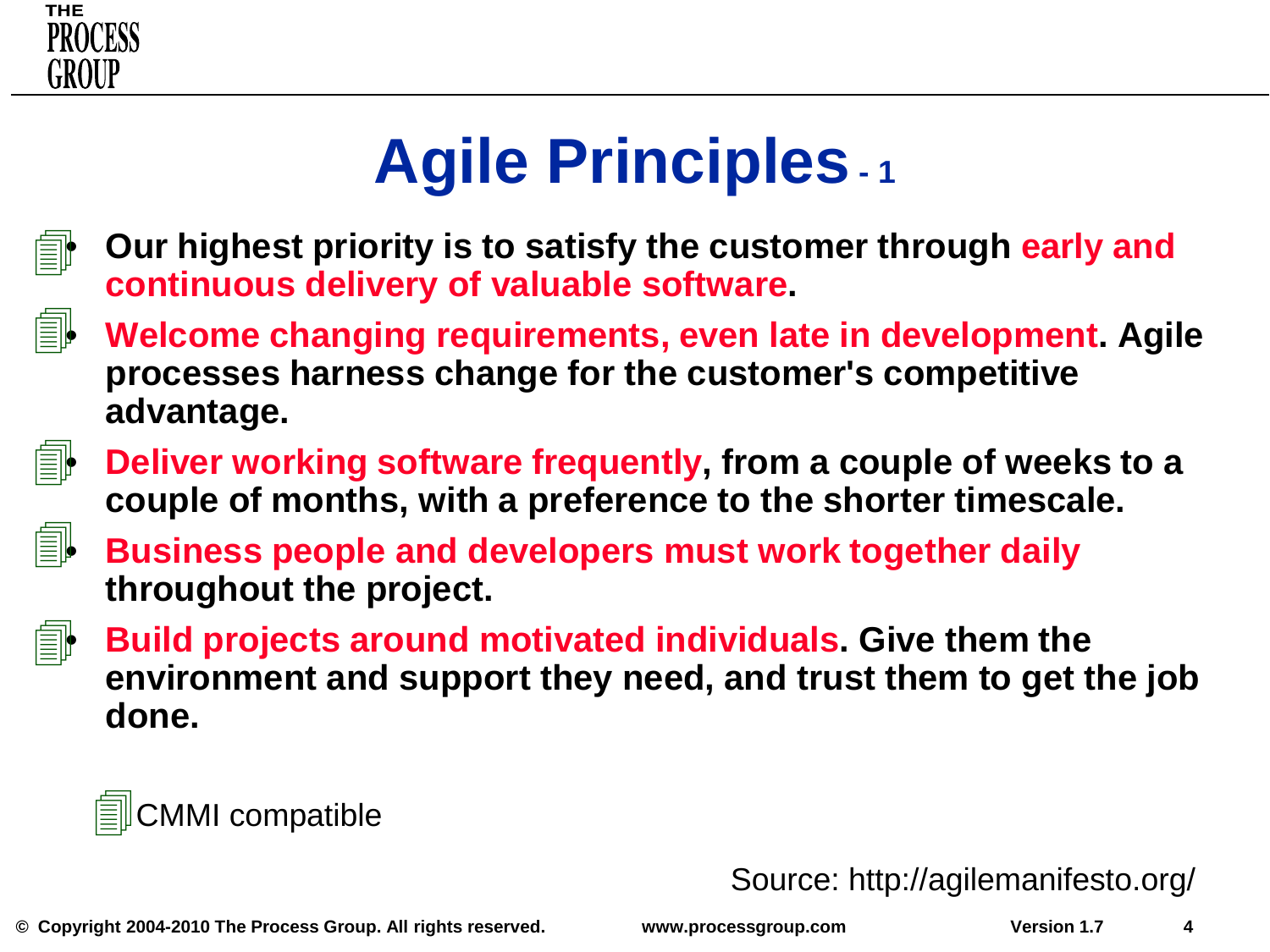

# **Agile Principles- <sup>2</sup>**



• **The most efficient and effective method of conveying information to and within a development team is face-to-face conversation.**

• **Working software is the primary measure of progress.**



1

• **Agile processes promote sustainable development. The sponsors, developers, and users should be able to maintain a constant pace indefinitely.**



• **Continuous attention to technical excellence and good design enhances agility.**



• **Simplicity -- the art of maximizing the amount of work not done--is essential.**



• **The best architectures, requirements, and designs emerge from self-organizing teams.**



• **At regular intervals, the team reflects on how to become more effective, then tunes and adjusts its behavior accordingly.**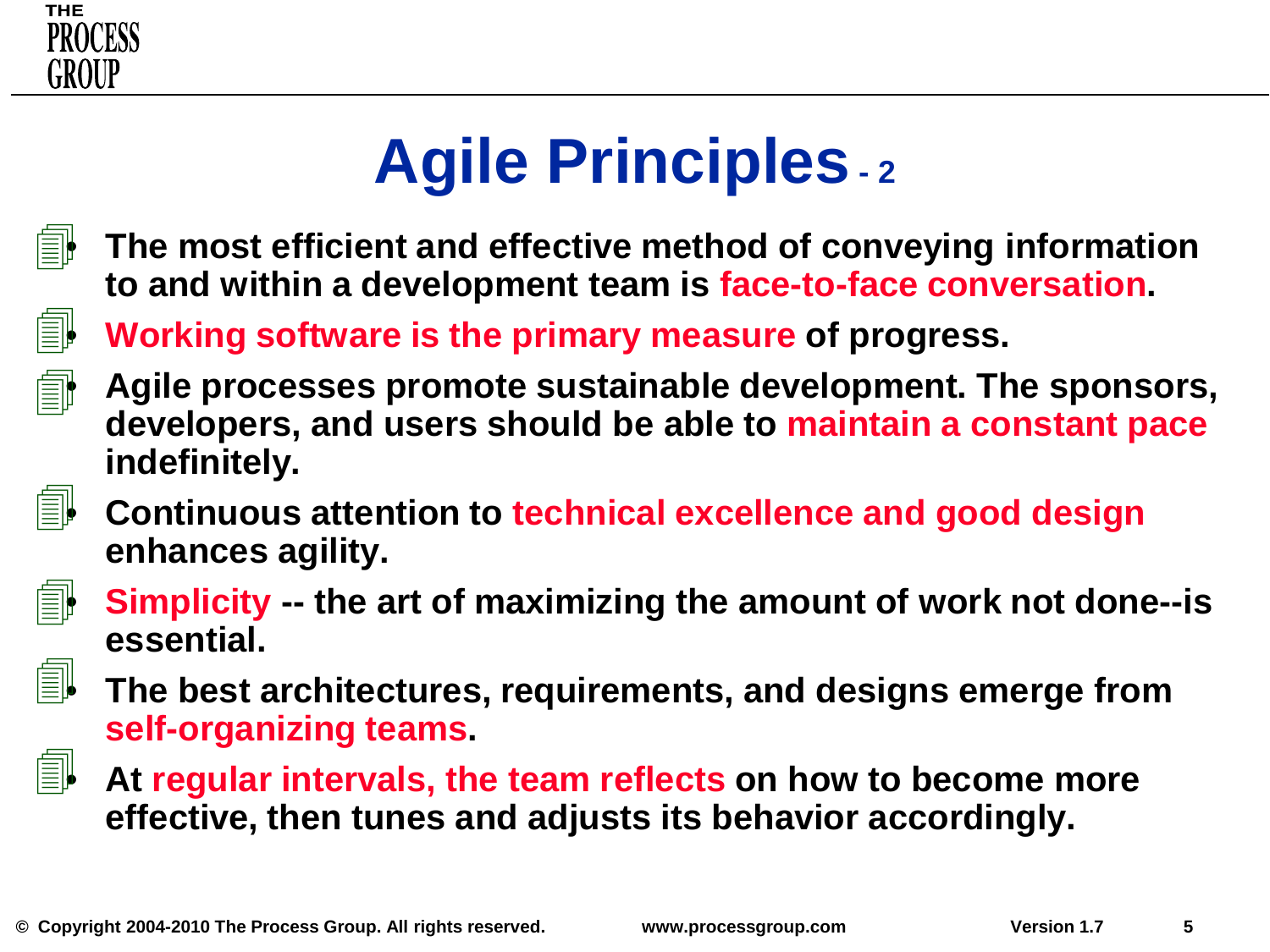

# **Definition of CMMI v1.3**

| Level                       | Focus                                | <b>Process Areas</b>                                                                                                                                                                                                                                                                               | Quality      |
|-----------------------------|--------------------------------------|----------------------------------------------------------------------------------------------------------------------------------------------------------------------------------------------------------------------------------------------------------------------------------------------------|--------------|
| 5 Optimizing                | Continuous<br>Process<br>Improvement | Causal Analysis and Resolution<br>Organizational Performance Management                                                                                                                                                                                                                            | Productivity |
| 4 Quantitatively<br>Managed | Quantitative<br>Management           | Organizational Process Performance<br>Quantitative Project Management                                                                                                                                                                                                                              |              |
| 3 Defined                   | Process<br>Standardization           | Decision Analysis and Resolution<br>Integrated Project Management<br>Organizational Process Definition<br>Organizational Process Focus<br>Organizational Training<br>Product Integration<br>Requirements Development<br>Risk Management<br><b>Technical Solution</b><br>Validation<br>Verification |              |
| 2 Managed                   | <b>Basic Project</b><br>Management   | Configuration Management<br>Measurement and Analysis<br>Project Monitoring and Control<br>Project Planning<br>Process and Product Quality Assurance<br>Requirements Management<br>Supplier Agreement Management                                                                                    | <b>Risk</b>  |
| 1 Initial                   |                                      |                                                                                                                                                                                                                                                                                                    | Rework       |

Model Source: http://www.sei.cmu.edu/cmmi/tools/ learning.

• CMMI is a collection of practices that an organization (software, hardware and IT) can adopt to improve its performance.

- Maturity Level 2 Process Areas focus on change and project management.
- Maturity Level 3 focuses on engineering skills, advanced project management and organizational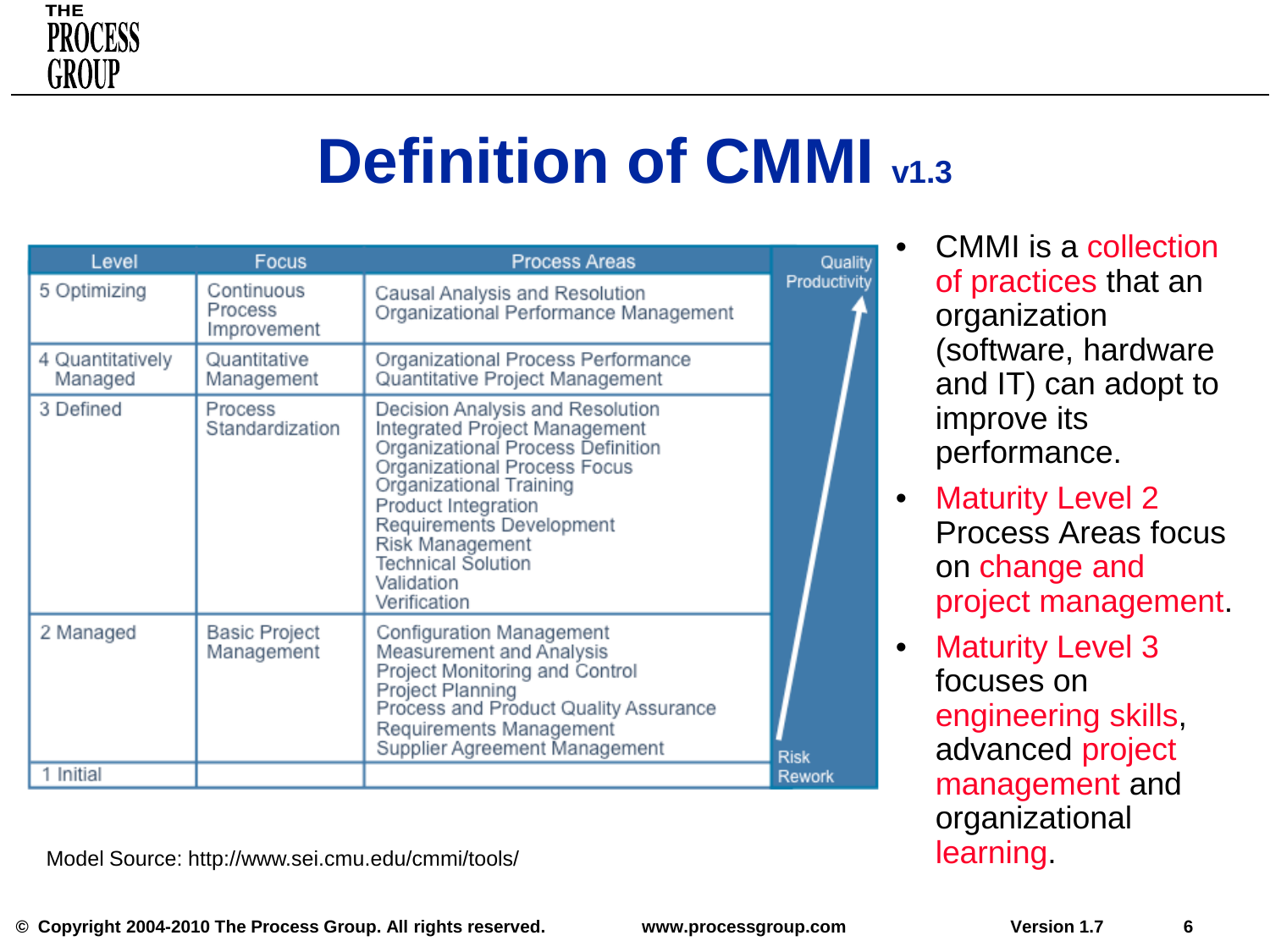

### **Visibility Into the Process Level 1**



- **Process is an amorphous entity**
- **Visibility into the project**'**s process is limited**
- **Difficult to establish the status of the project**'**s progress and activities**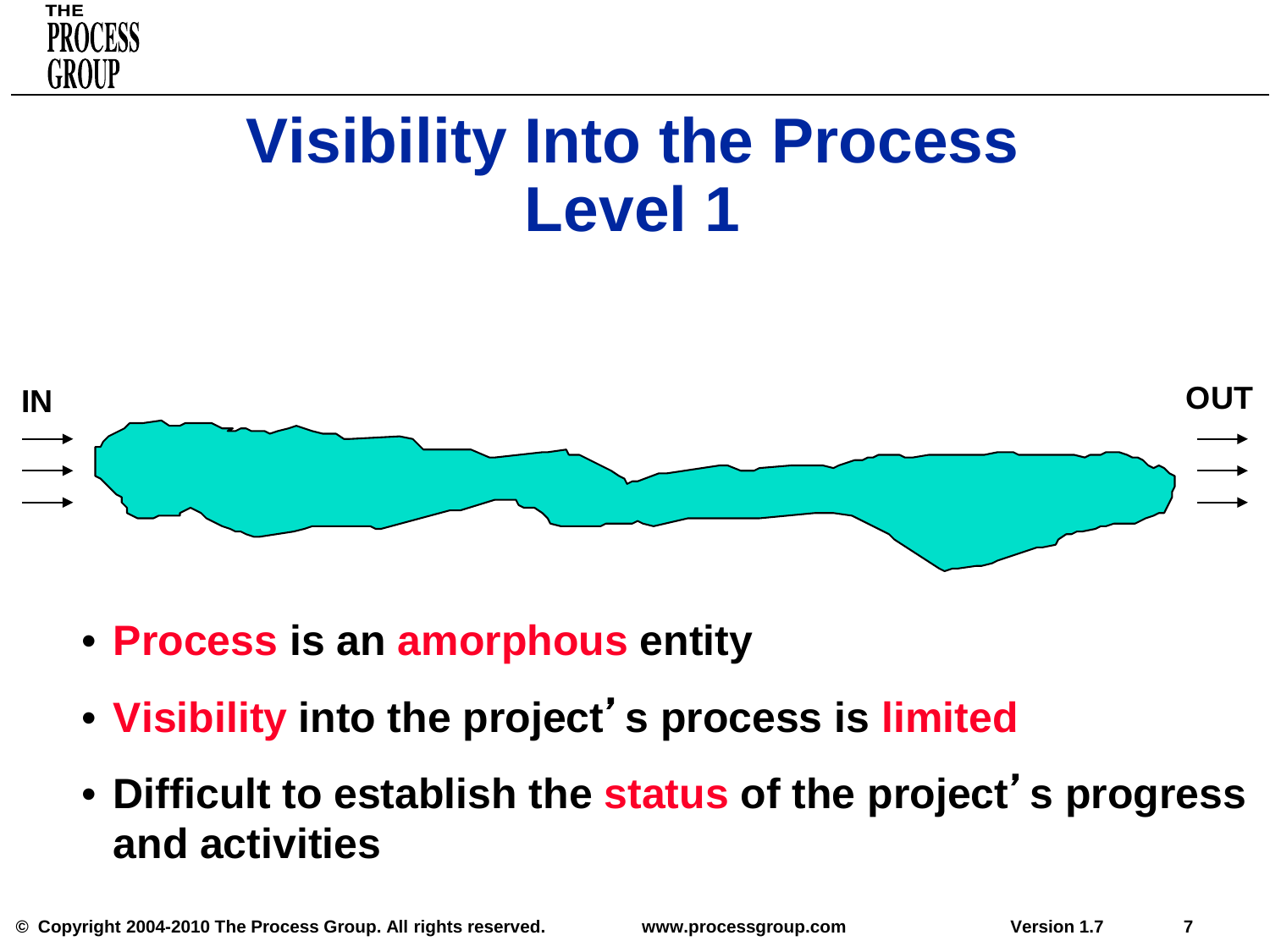



- **Customer requirements and work products are controlled**
- **Basic project management practices have been established**
- **Management controls allow visibility into the project on defined occasions**
- **Management reacts to problems as they occur**

**THE**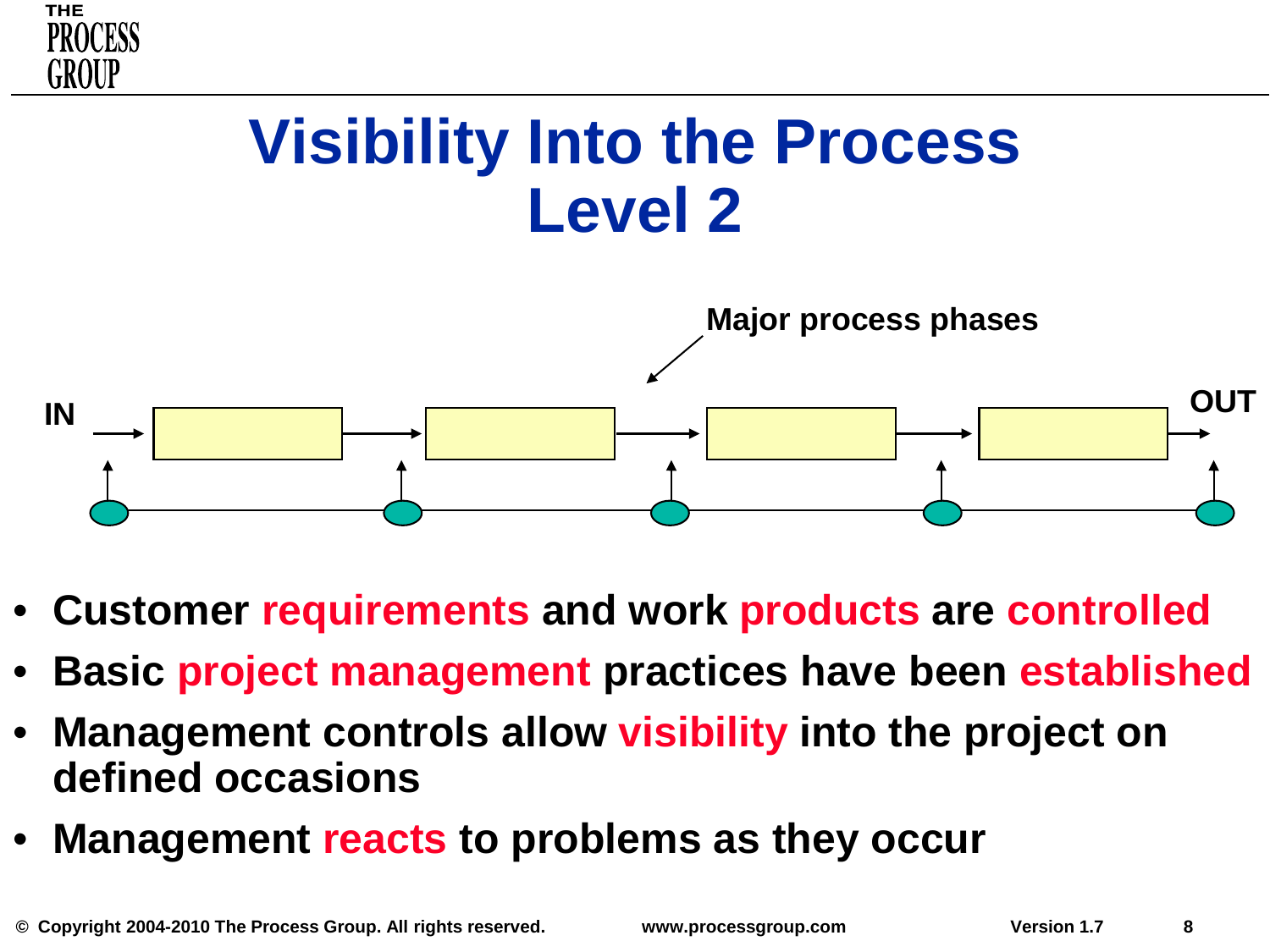



- **Tasks in the project**'**s defined process are visible**
- **Accurate and rapid status updates are available**
- **Management proactively prepares for risks that may arise**

**THE** 

GROUP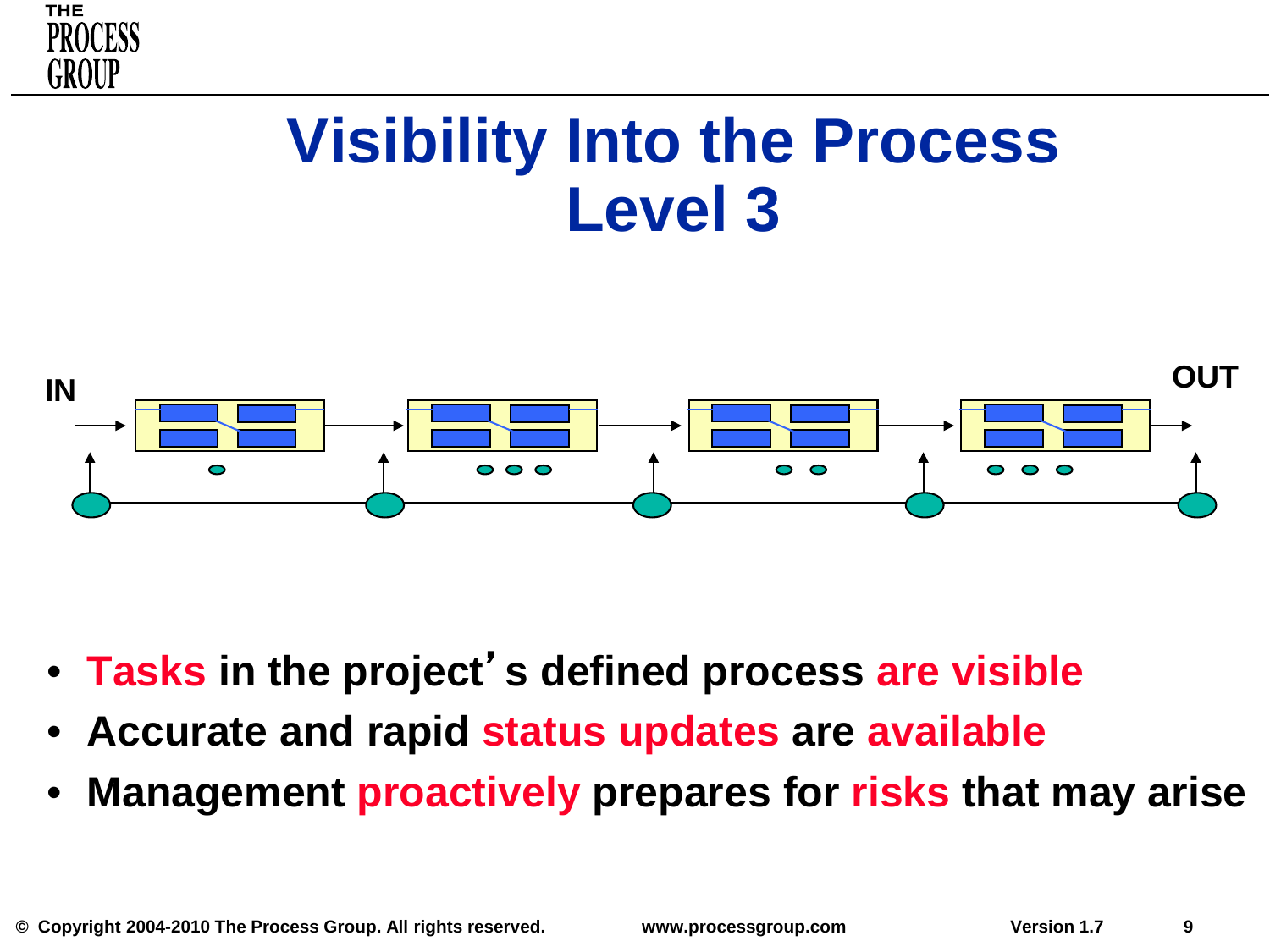

# **Similarities and Differences**

| Level                       | <b>Focus</b>                         | Process Areas                                                                                                                                                                                                                                                                                      | Quality      | In Scrum?                                                                                                                                              |
|-----------------------------|--------------------------------------|----------------------------------------------------------------------------------------------------------------------------------------------------------------------------------------------------------------------------------------------------------------------------------------------------|--------------|--------------------------------------------------------------------------------------------------------------------------------------------------------|
| 5 Optimizing                | Continuous<br>Process<br>Improvement | Causal Analysis and Resolution<br>Organizational Performance Management                                                                                                                                                                                                                            | Productivity | Level 3 coverage -<br>very dependent on<br>$\bullet$ No<br>how YOU define                                                                              |
| 4 Quantitatively<br>Managed | Quantitative<br>Management           | Organizational Process Performance<br>Quantitative Project Management                                                                                                                                                                                                                              |              | the phases                                                                                                                                             |
| 3 Defined                   | Process<br>Standardization           | Decision Analysis and Resolution<br>Integrated Project Management<br>Organizational Process Definition<br>Organizational Process Focus<br>Organizational Training<br>Product Integration<br>Requirements Development<br>Risk Management<br><b>Technical Solution</b><br>Validation<br>Verification |              | • Some requirements<br>• Some design<br>• Coding<br>• Some test<br>• Some lessons learned                                                              |
| 2 Managed                   |                                      | Approx. 47% coverage of Level 2<br>Supplier Agreement Management                                                                                                                                                                                                                                   | <b>Risk</b>  | • Most Requirements Management<br>• Most Project Planning<br>• Most Project Monitoring/Control<br>• Most Measurement Analysis (effort<br>and progress) |
| 1 Initial                   |                                      |                                                                                                                                                                                                                                                                                                    | Rework       |                                                                                                                                                        |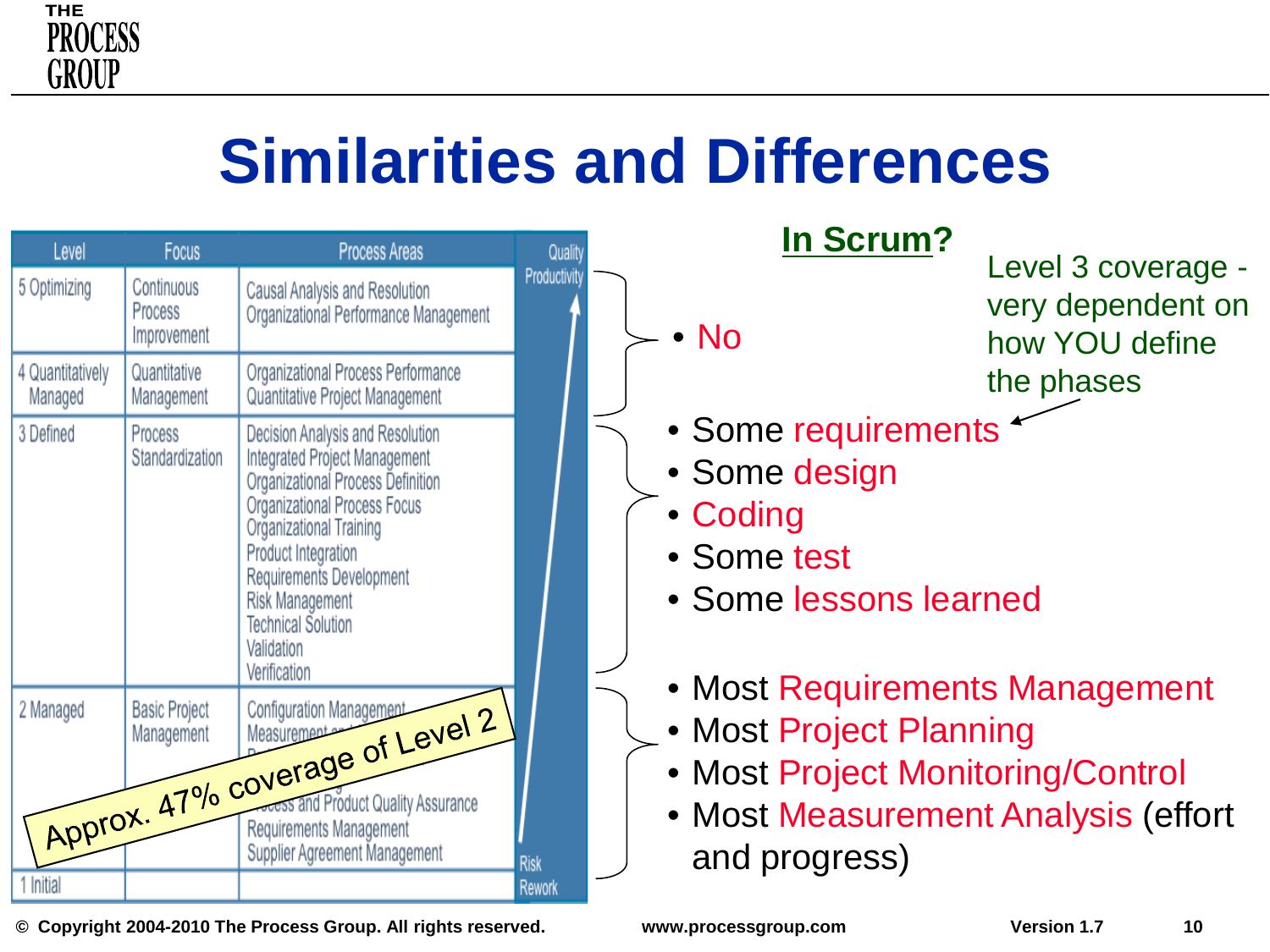

# **CMMI and Scrum Mapping**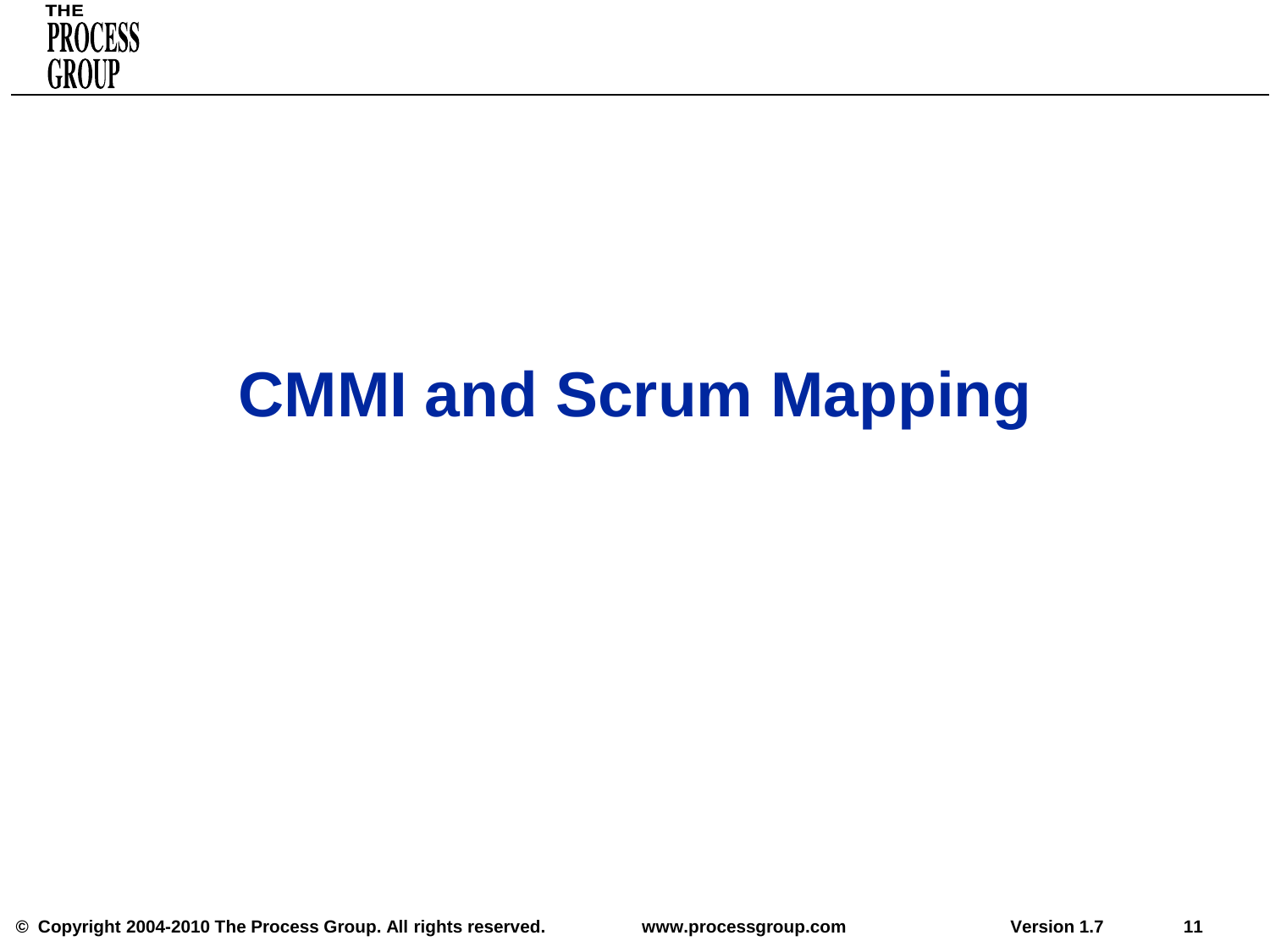

# **Requirements Management**

| <b>REQM</b> | <b>CMMI Practice</b>                                                                                         | <b>Scrum Practice</b>                                                                                                                                                                                                                                                                                                                            |
|-------------|--------------------------------------------------------------------------------------------------------------|--------------------------------------------------------------------------------------------------------------------------------------------------------------------------------------------------------------------------------------------------------------------------------------------------------------------------------------------------|
|             | SP 1.1 Develop an understanding with<br>the requirements providers on<br>the meaning of the<br>requirements. | • Review of Product Backlog (requirements) with<br>Product Owner and team.                                                                                                                                                                                                                                                                       |
|             | SP 1.2 Obtain commitment to the<br>requirements from the project<br>participants.                            | • Release Planning and Sprint Planning sessions that<br>seek team member commitment.                                                                                                                                                                                                                                                             |
|             | SP 1.3 Manage changes to the<br>requirements as they evolve<br>during the project.                           | • Add requirements changes to the Product Backlog.<br>• Manage changes in the next Sprint Planning<br>meeting.                                                                                                                                                                                                                                   |
|             | SP 1.5 Identify inconsistencies between<br>the project plans and work<br>products and the requirements.      | • Daily Standup Meeting to identify issues.<br>• Release planning and Sprint Planning sessions to<br>address inconsistencies.<br>• Sprint Burndown chart that tracks effort remaining<br>• Release Burndown chart that tracks story points that<br>have been completed. This shows how much of the<br>product functionality is left to complete. |

#### **No traceability in Scrum**

[SP 1.4 Maintain bidirectional traceability among the requirements and work products]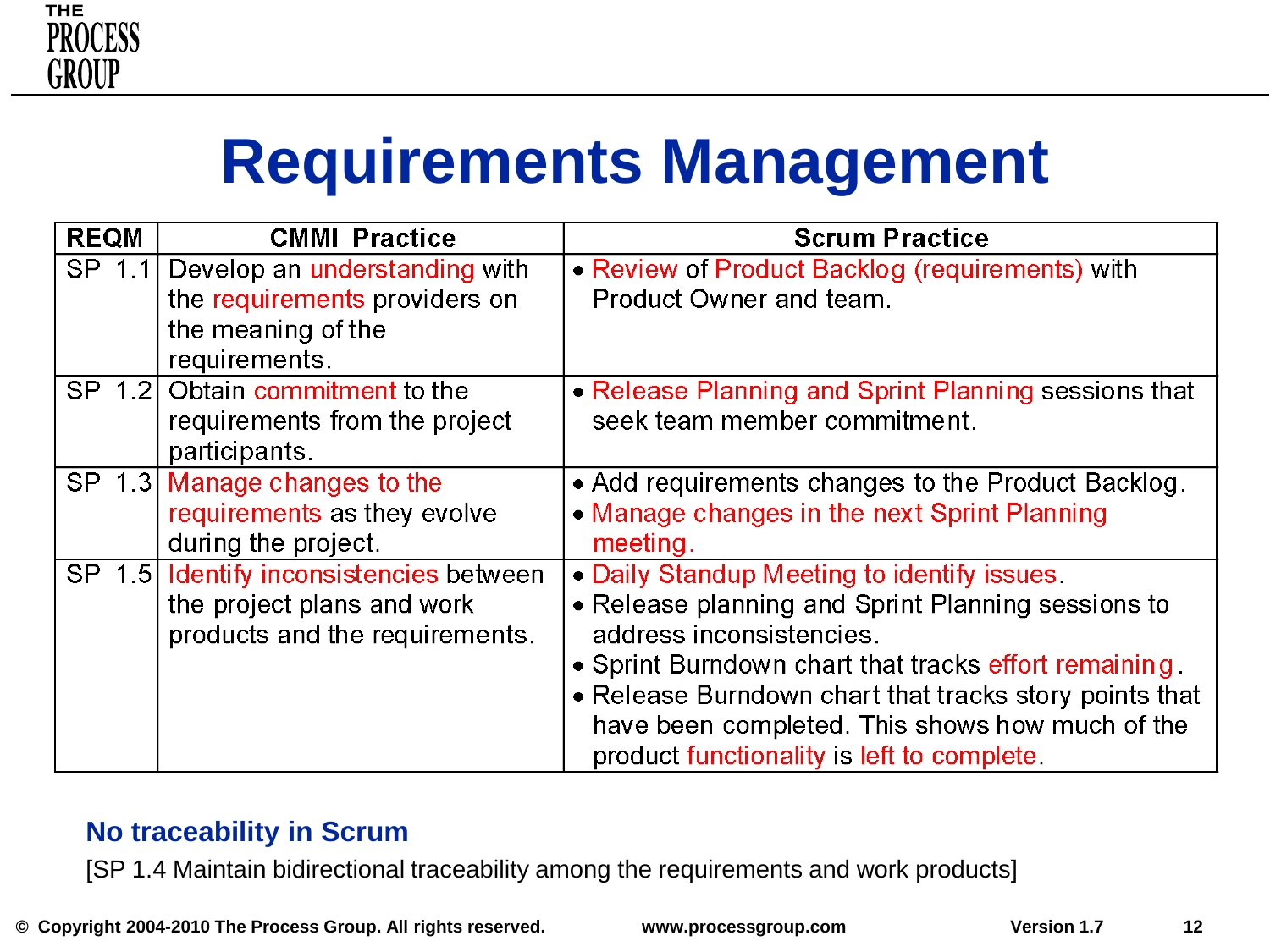

# **Project Planning**

| <b>PP</b> | <b>CMMI Practice</b>                                                                                         | <b>Scrum Practice</b>                                                                                                                                                                                                              |
|-----------|--------------------------------------------------------------------------------------------------------------|------------------------------------------------------------------------------------------------------------------------------------------------------------------------------------------------------------------------------------|
| SP 1.1    | Establish a top-level work<br>breakdown structure (WBS) to<br>estimate the scope of the project.             | . The standard tasks used in a Scrum process<br>combined with specific project tasks (Scrum<br>Backlog).                                                                                                                           |
| SP 1.2    | Establish and maintain estimates<br>of the attributes of the work<br>products and tasks.                     | · Story Points, used to estimate the difficulty (or<br>relative size) of a Story (requirement).                                                                                                                                    |
| SP 1.3    | Define the project life-cycle<br>phases upon which to scope the<br>planning effort.                          | • The Scrum process.                                                                                                                                                                                                               |
| SP 1.4    | Estimate the project effort and<br>cost for the work products and<br>tasks based on estimation<br>rationale. | • Scrum Ideal Time estimate (similar to billable<br>hours or Full-time Equivalents).                                                                                                                                               |
| SP 2.1    | Establish and maintain the<br>project's budget and schedule                                                  | • Scrum estimates (in Ideal Time).<br>• Estimates of what work will be in each release.<br>• Sprint Backlog.<br>• Project Taskboard.                                                                                               |
| SP 2.4    | Plan for necessary resources to<br>perform the project.                                                      | · Scrum estimates in Ideal Time<br>• Release Plan, Sprint Backlog and assignments.                                                                                                                                                 |
| SP 2.6    | Plan the involvement of identified<br>stakeholders                                                           | · Scrum process roles (including team, Scrum<br>Master, Product Owner).<br>• [Note: The stakeholders listed in Scrum might not<br>be the complete list of stakeholders for the project,<br>e.g., customers, other impacted teams.] |
| SP 3.2    | Reconcile the project plan to<br>reflect available and estimated<br>resources.                               | • Sprint Planning meeting<br>· Daily Scrum meeting.                                                                                                                                                                                |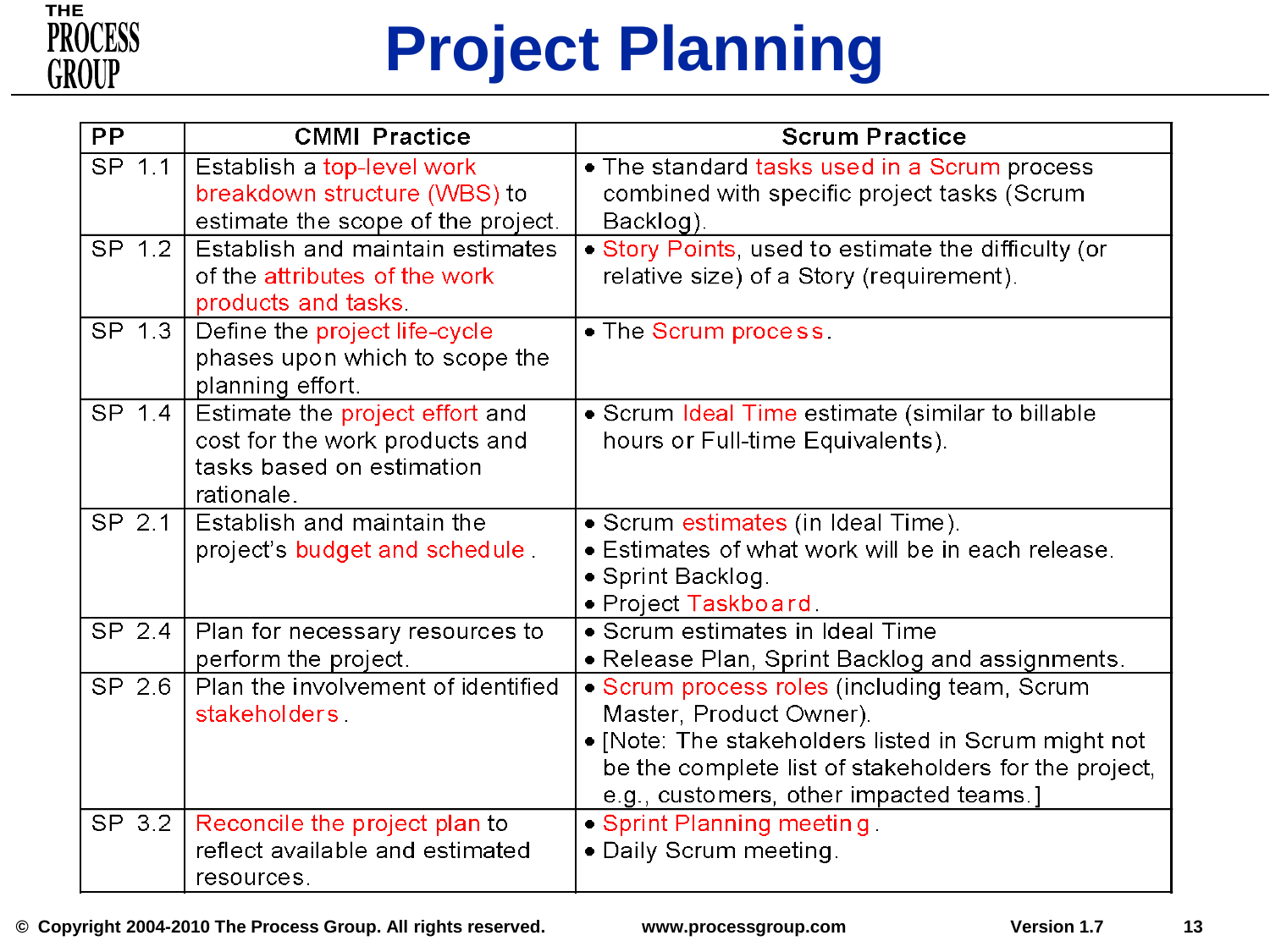

# **Project Monitoring and Control**

| <b>PMC</b> | <b>CMMI Practice</b>                 | <b>Scrum Practice</b>                                  |
|------------|--------------------------------------|--------------------------------------------------------|
| SP 1.1     | Monitor the actual values of         | • Sprint Burndown chart that tracks effort remaining.  |
|            | the project planning                 | • Release Burndown chart that tracks completed story   |
|            | parameters against the               | points. This shows how much of the product             |
|            | project plan.                        | functionality is left to complete.                     |
|            |                                      | • Project Task Board used to track stories             |
|            |                                      | (requirements) that are done, in progress, or ones     |
|            |                                      | that need verification.                                |
|            | SP 1.2   Monitor commitments against | • Discussions on team commitments at the:              |
|            | those identified in the project      | - Daily Scrum meeting.                                 |
|            | plan.                                | - Sprint Review meeting.                               |
|            |                                      | • Sprint Burndown chart that tracks effort remaining.  |
|            |                                      | • Release Burndown chart that tracks Story Points that |
|            |                                      | have been completed. This shows how much of the        |
|            |                                      | product functionality is left to complete.             |
| SP 1.6     | Periodically review the              | • Daily Scrum meeting.                                 |
|            | project's progress,                  | • Sprint Review meeting.                               |
|            | performance, and issues.             | • Retrospectives.                                      |
| SP 2.3     | Manage corrective actions to         | • Tracking of actions from:                            |
|            | closure.                             | - Daily Scrum meeting.                                 |
|            |                                      | - Sprint Review meeting.                               |
|            |                                      | • [Note: This assumes that teams will track (and not   |
|            |                                      | lose) actions.]                                        |

#### **No risk assessment / tracking in Scrum**

[SP 1.3 Monitor risks against those identified in the project plan]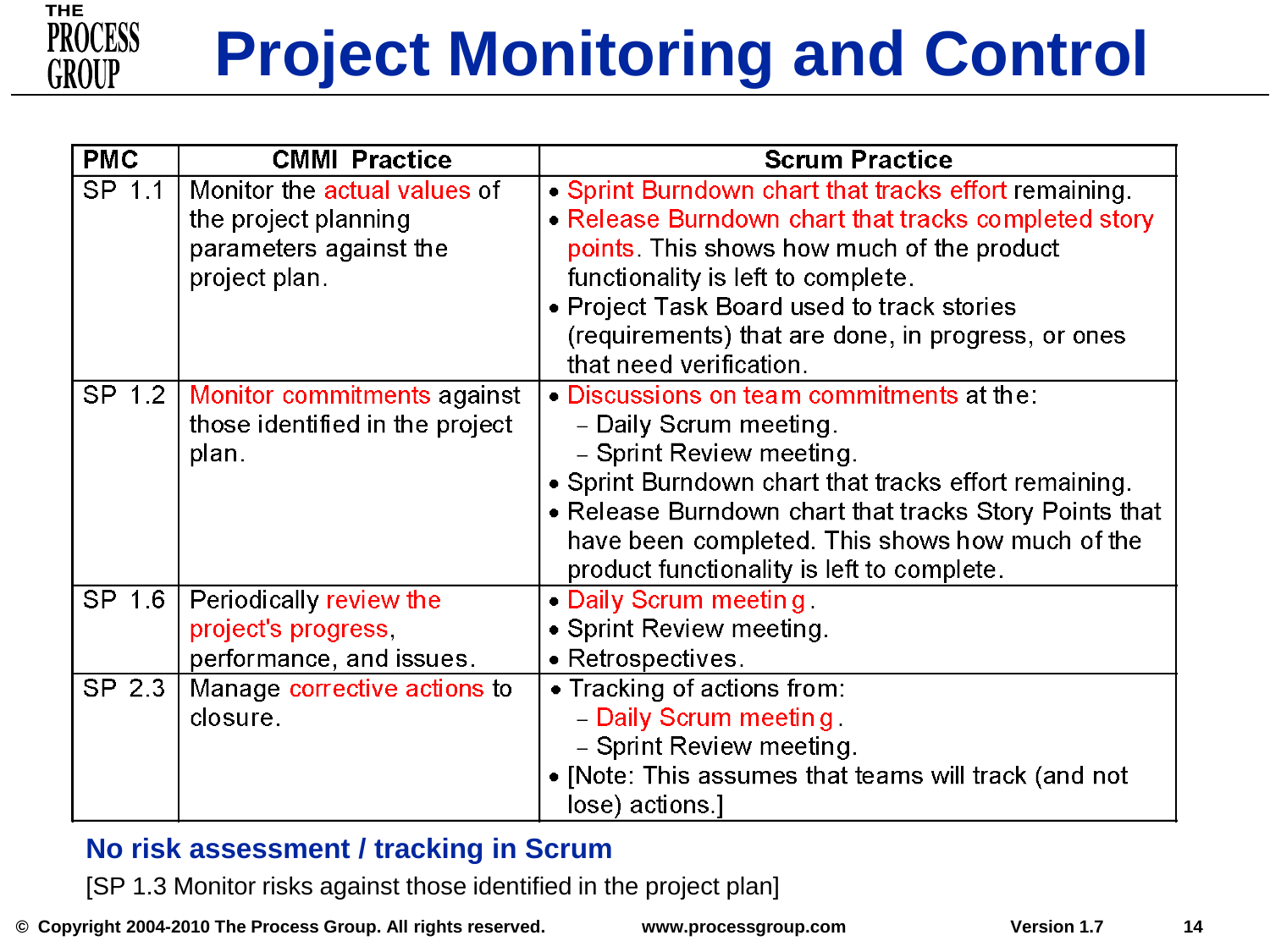

### **Burndown Charts**



#### **Implements PMC sp1.1**

Monitor the actual values of the project planning parameters against the project plan.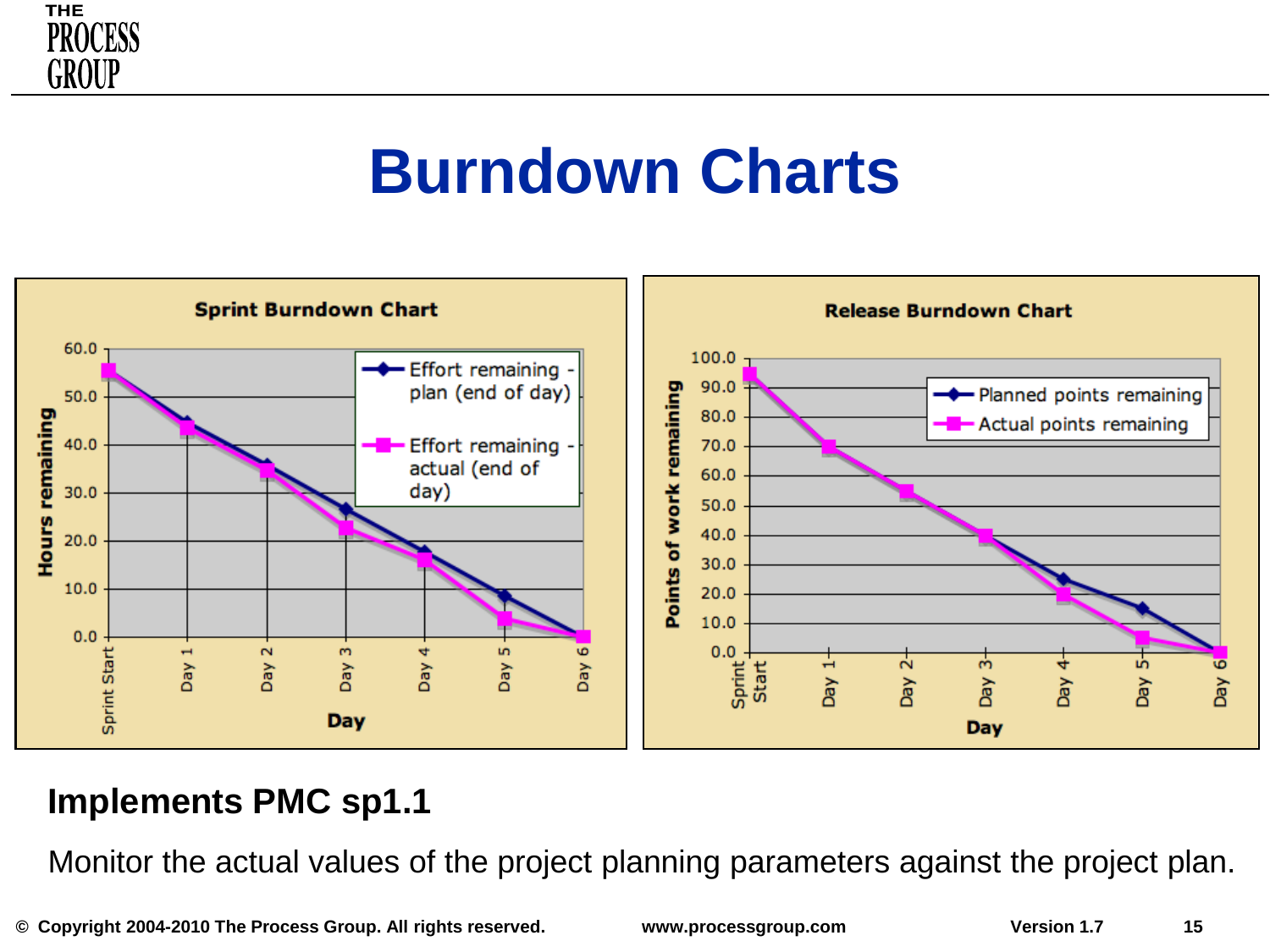

# **Measurement and Analysis**

| SP 1.2<br>Specify measures to<br>address the<br>measurement<br>objectives. | • Sprint Burndown chart that tracks effort<br>remaining.<br>• Release Burndown chart that tracks story<br>points that have been completed. This shows<br>how much of the product functionality is left to<br>complete.<br>• [Note: These two measures could be used to<br>track the progress of declared project<br>objectives, such as "On time," and "On<br>budget." |
|----------------------------------------------------------------------------|------------------------------------------------------------------------------------------------------------------------------------------------------------------------------------------------------------------------------------------------------------------------------------------------------------------------------------------------------------------------|
| SP 1.4<br>Specify how<br>measurement data<br>will be analyzed and          | • The Scrum process does describe the purpose<br>and use the Sprint and Release Burndown<br>charts.                                                                                                                                                                                                                                                                    |
| reported.                                                                  | • [Note: CMMI expects clearly defined analysis].                                                                                                                                                                                                                                                                                                                       |
| SP 2.1<br>Obtain specified                                                 | • Daily Scrum meeting where Sprint and Release                                                                                                                                                                                                                                                                                                                         |
| measurement data.                                                          | Burndown data are collected.                                                                                                                                                                                                                                                                                                                                           |
| SP 2.2<br>Analyze and interpret                                            | • Daily Scrum meeting where Sprint and Release                                                                                                                                                                                                                                                                                                                         |
| measurement data.                                                          | Burndown data are analyzed.                                                                                                                                                                                                                                                                                                                                            |
| SP $2.4$<br>Report results of                                              | • Daily Scrum meeting where Sprint and Release                                                                                                                                                                                                                                                                                                                         |
| measurement and                                                            | Burndown charts are reviewed.                                                                                                                                                                                                                                                                                                                                          |
| analysis activities to                                                     | • [Note: Not all interested stakeholders will                                                                                                                                                                                                                                                                                                                          |
| all relevant                                                               | necessarily be at the Scrum meeting.]                                                                                                                                                                                                                                                                                                                                  |
| stakeholders.                                                              |                                                                                                                                                                                                                                                                                                                                                                        |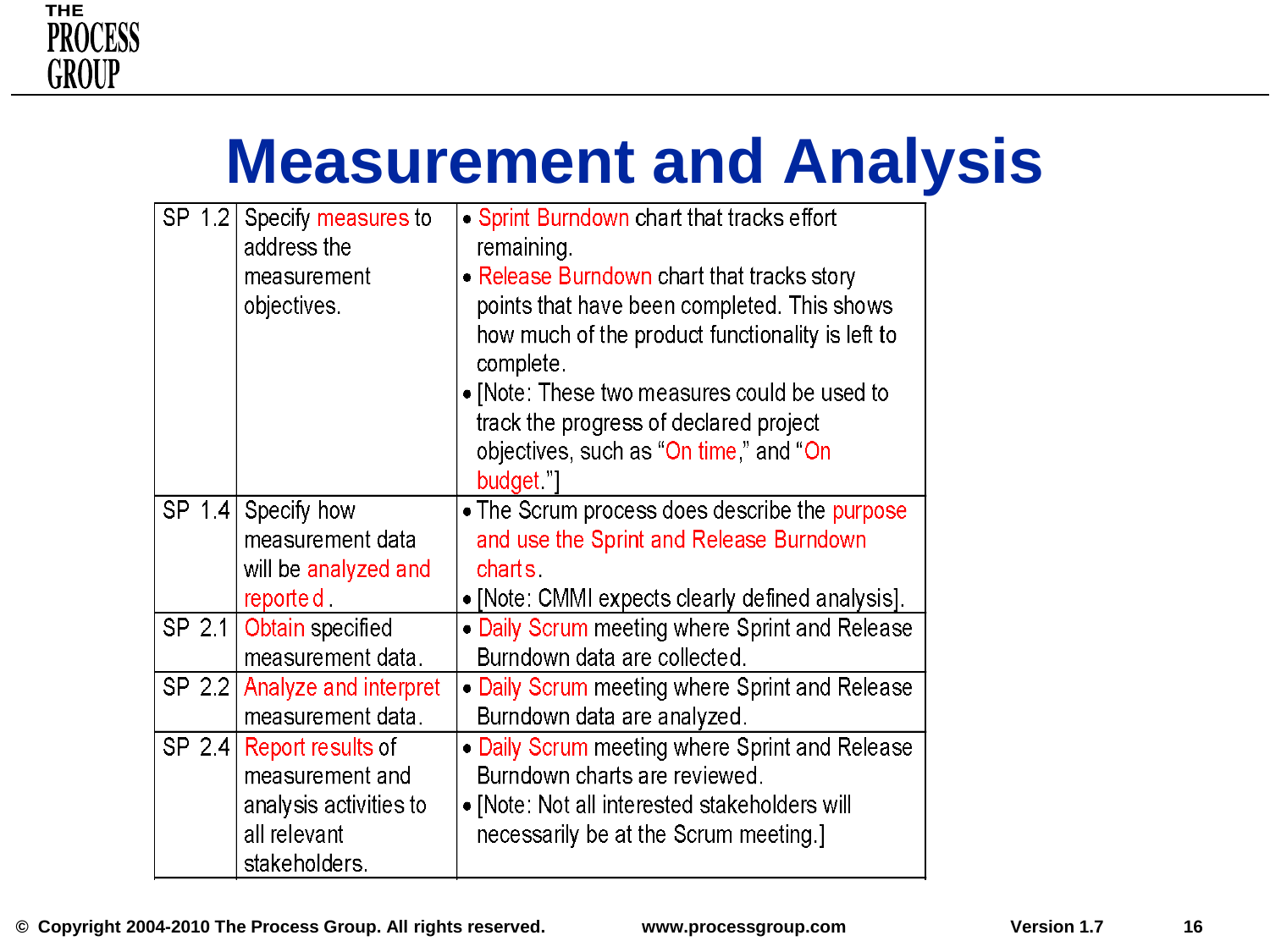

## **How About the Other Components of Level 2?**

### • **Configuration Management (CM):**

- CM is not specifically called out in Scrum. However, in an Agile environment it is pretty easy to add a layer of CM to protect your work.
- **Product and Process Quality Assurance (PPQA):** 
	- Some basic PPQA activities are being done naturally when the Scrum Master checks that the Scrum process is being followed.
	- Scrum does not specifically call out a level of objective process and product check, nor does it state that particular standards or processes should be defined and used.

### • **Supplier Agreement Management (SAM):**

– Not included in Scrum.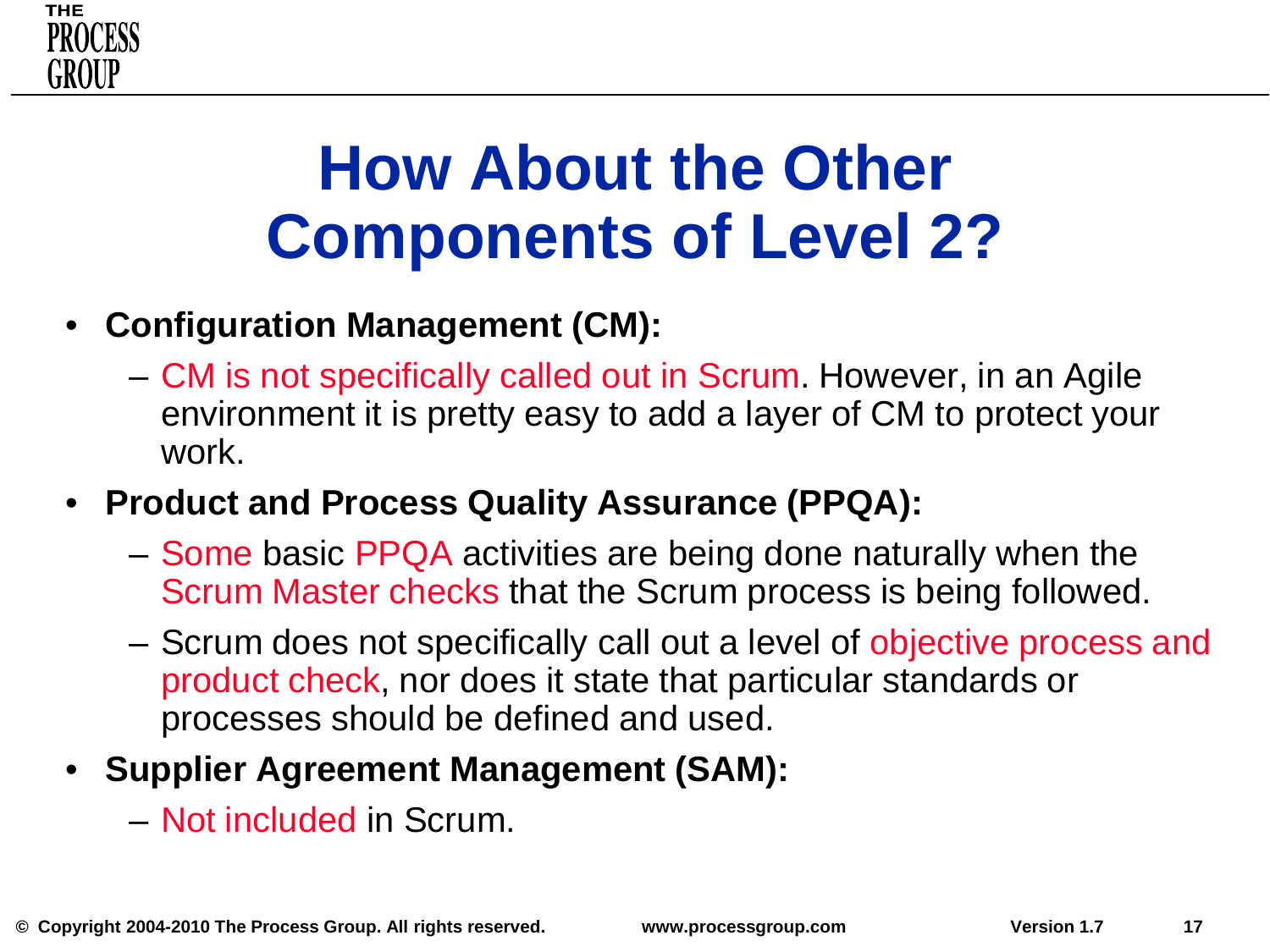

# **Generic Practices?**

• **Approximately half of the Level 2 GPs of REQM, PP, PMC and MA are implemented by Scrum.** 

| GP 2.2 | Establish and maintain the plan<br>for performing the<br>REQM/PP/PMC/MA process.                                                                                    | • The Scrum lifecycle definition and<br>the milestones to perform Scrum.                                                                                                                                 |
|--------|---------------------------------------------------------------------------------------------------------------------------------------------------------------------|----------------------------------------------------------------------------------------------------------------------------------------------------------------------------------------------------------|
| GP 2.3 | Provide adequate resources for<br>performing the<br>REQM/PP/PMC/MA process,<br>developing the work products,<br>and providing the services of the<br>process.       | • The resources and schedule time<br>allocated to perform Scrum planning,<br>monitoring and requirements<br>activities.                                                                                  |
| GP 2.4 | Assign responsibility and authority<br>for performing the process,<br>developing the work products,<br>and providing the services of the<br>REQM/PP/PMC/MA process. | • The resource assignments allocated<br>to perform Scrum planning,<br>monitoring and requirements<br>activities.                                                                                         |
| GP 2.6 | Place designated work products<br>of the REQM/PP/PMC/MA<br>process under appropriate levels<br>of control.                                                          | • [Note: Scrum does not explicitly<br>require CM to be done. However,<br>this can be performed using a digital<br>camera, backed up drive, or share<br>drive with versioning and controls<br>turned on.] |
| GP 2.8 | Monitor and control the<br>REQM/PP/PMC/MA process<br>against the plan for performing<br>the process and take appropriate<br>corrective action.                      | • Scrum Master monitoring that the<br>steps of Scrum are followed.                                                                                                                                       |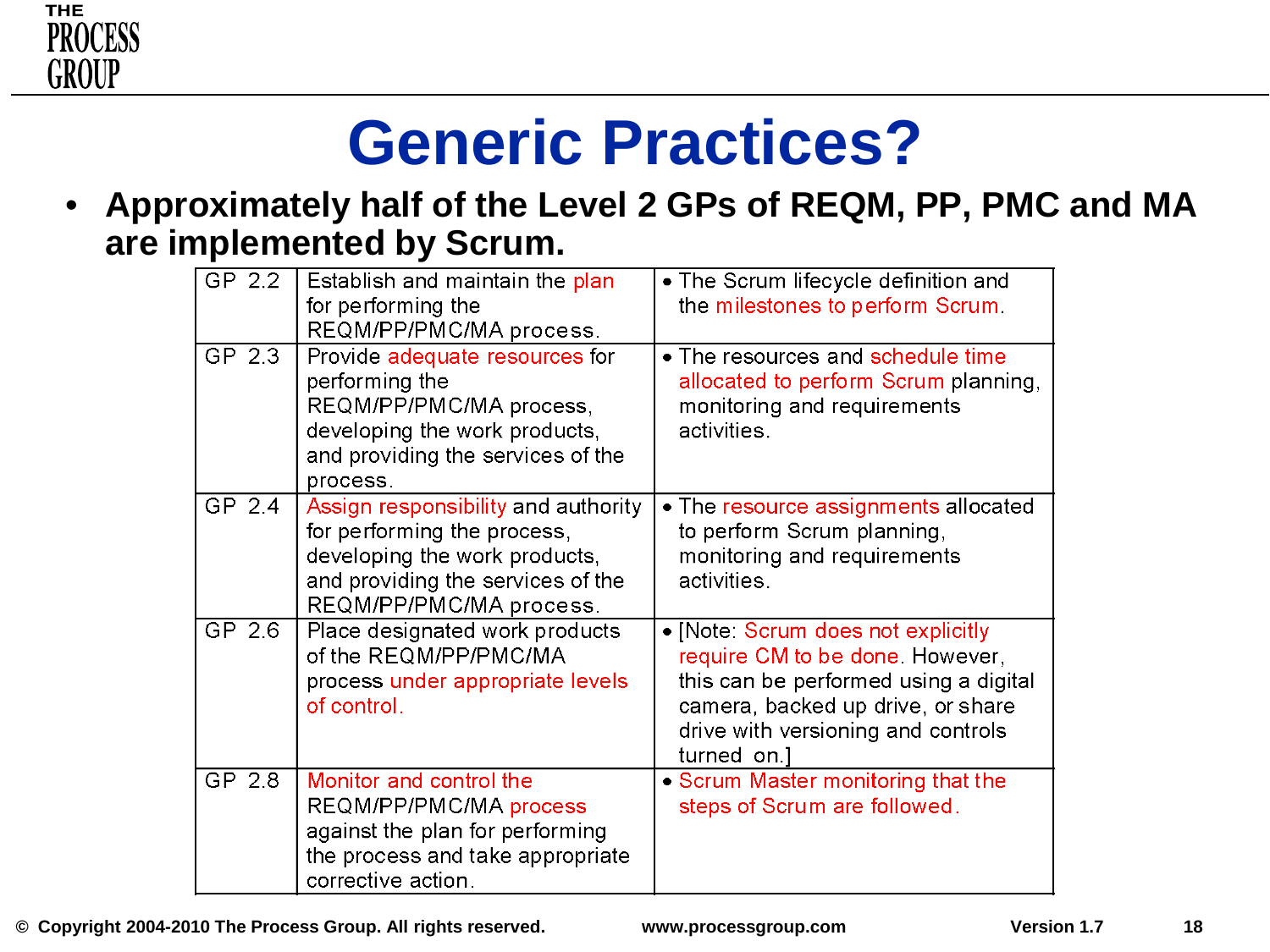

# **How About Level 3?**

- **The following Level 3 components are not readily implemented by Scrum without additional work:**
	- Organizational Process Focus
	- Organizational Process Definition
	- Organizational Training
	- Integrated Project Management
	- Risk Management
	- Decision Analysis and Resolution
	- Engineering PAs (e.g., RD, TS, PI, VER, VAL)
	- Generic Goal 3 (i.e., using an organization-wide and tailored process with measurements and lessons-learned)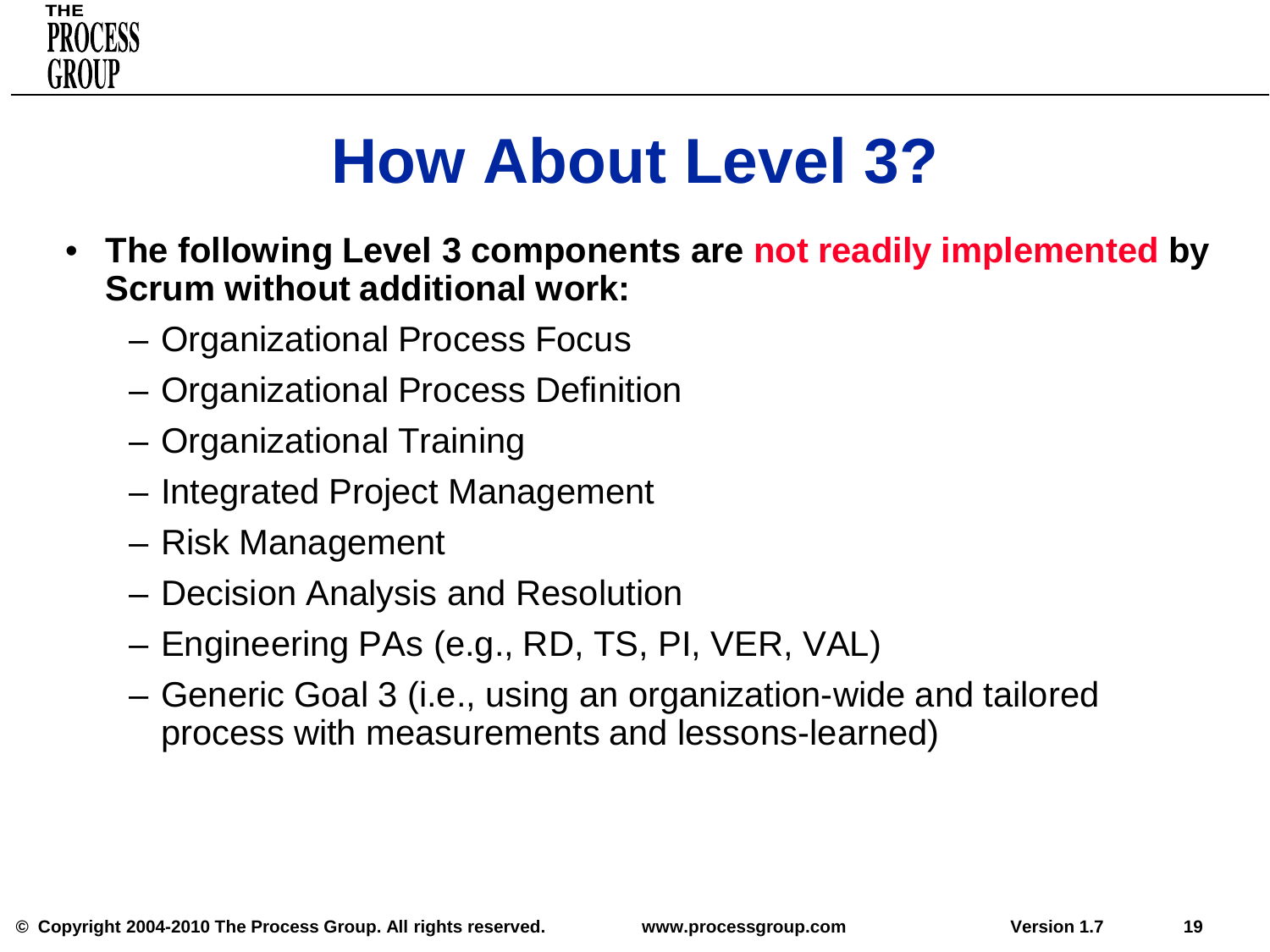

# **Scrum + -** '**s**

- + **2-4 week cycles creates team momentum, and early feedback on progress and technical solutions.**
- + **Scrum process can be learned and used in less than 2 days.**
- **Speed can be mistaken for progress:**
	- There is no "Get good requirements" phase, only "Get a list of 1-liners and prioritize." (Although some teams do more than that.)
	- There is no architecture / analysis phase, so you *could* implement yourself into a corner.
	- This is fixable by making the focus of each Sprint different.

#### – **Applying Scrum to large teams and systems takes extra work.**

– e.g., System definition, integration and coordination.

**© Copyright 2004-2010 The Process Group. All rights reserved. www.processgroup.com Version 1.7 20**



Code Code Code ode 70% Analysis, 30% Code 60% Analysis, 40% Code 50% Analysis, 50% Code80% Analysis, 20% Code Ŏ 40% 50% 0% 20% 60% Analysis, 70% Analysis, 50% Analysis, Analysis 80%

90% Analysis, 10% Code

90% Analysis,

Code

0%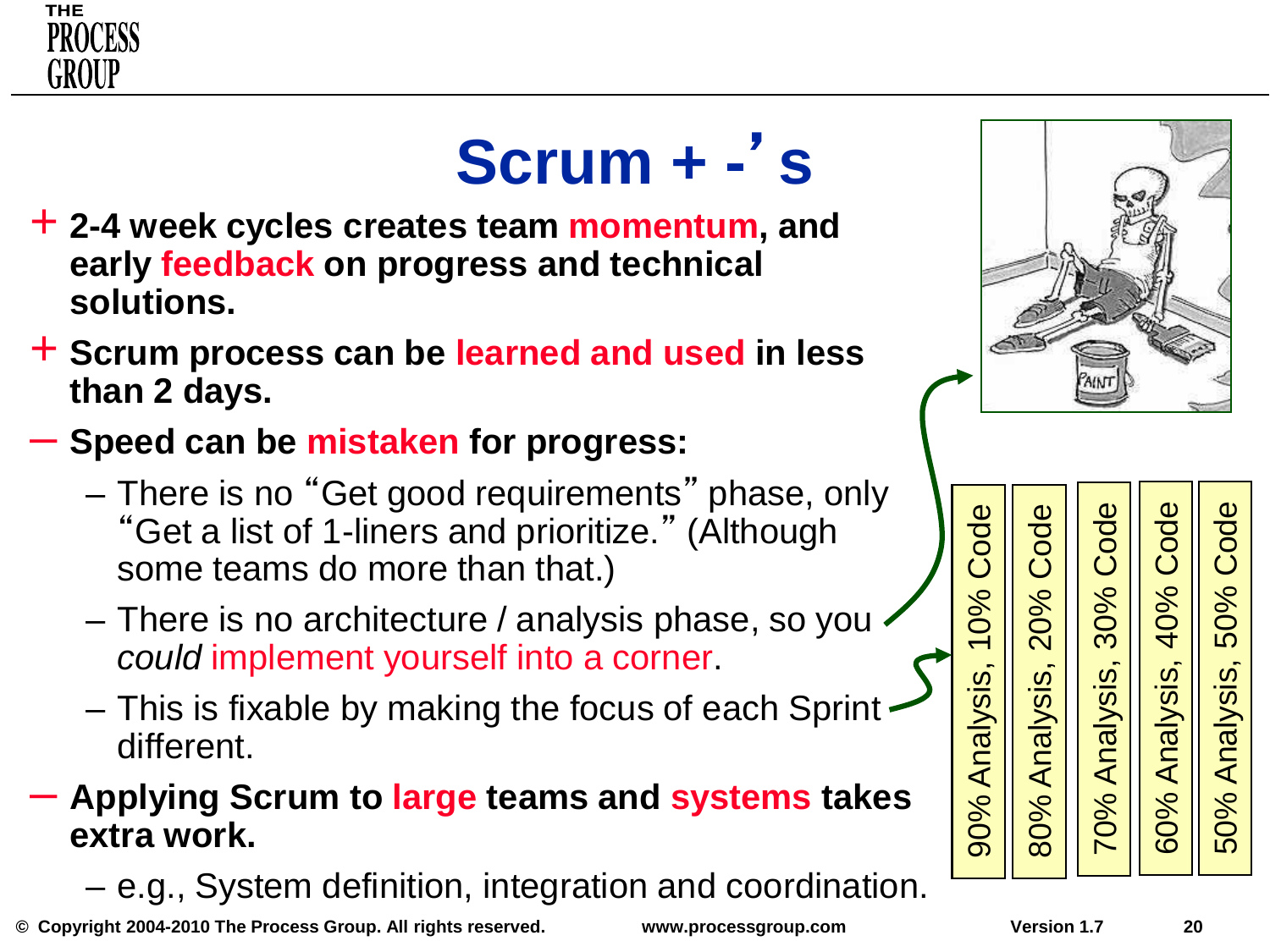

# **Summary**

- **Scrum is a good implementation for many of the practices in Level 2.**
- **A group can easily use Scrum and CMMI together.**
- **All the remaining practices in Levels 2 and 3 can be implemented while using Scrum.**
- **An organization at Level 2 or 3 could adopt Scrum as an additional lifecycle choice.**